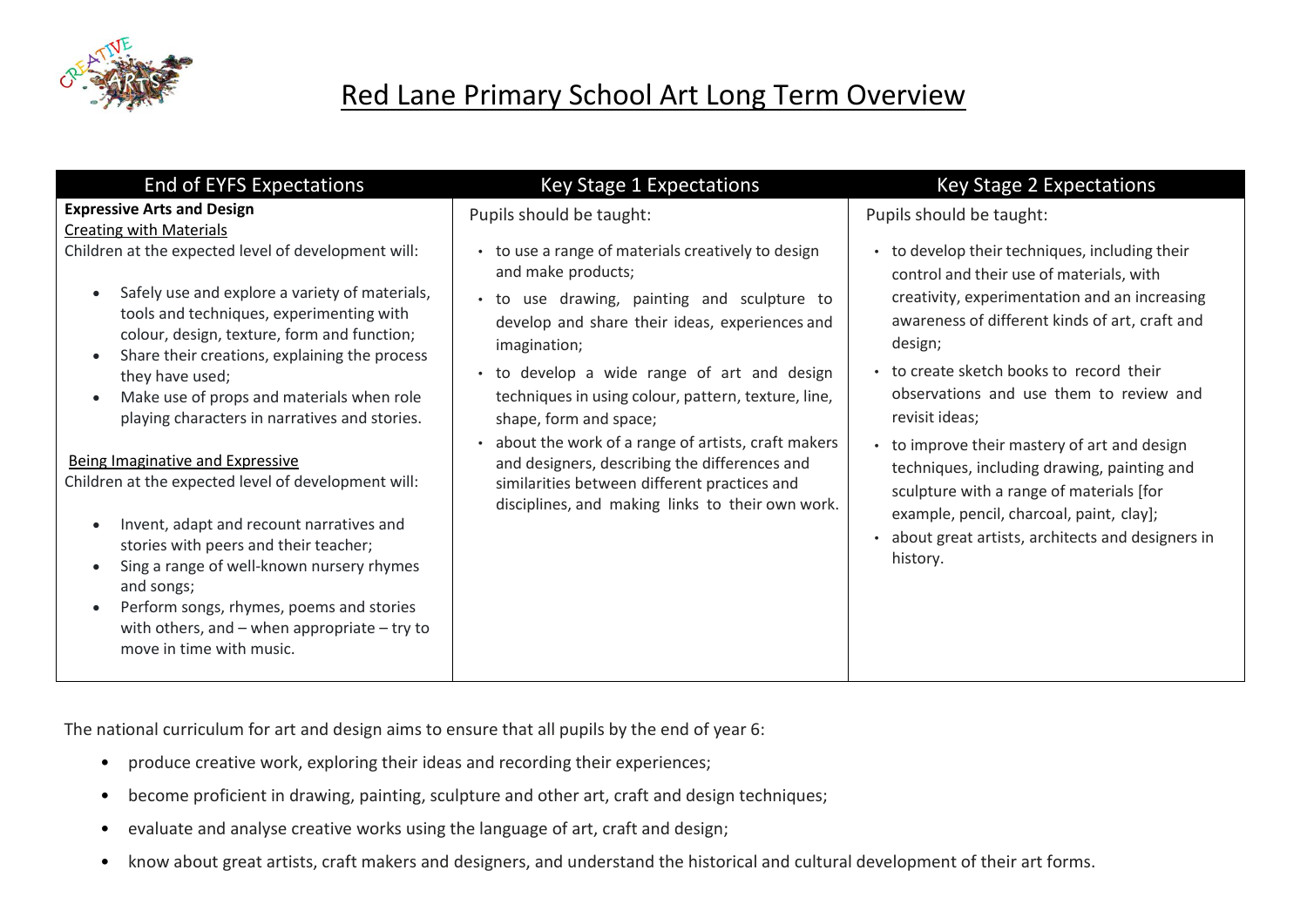

#### Curriculum Coverage

|             | <b>Drawing</b> | <b>Painting</b> | <b>Printing</b> | <b>Textiles</b> | <b>Collage</b> | <b>Sculpture</b> |
|-------------|----------------|-----------------|-----------------|-----------------|----------------|------------------|
|             |                |                 |                 |                 |                |                  |
| <b>EYFS</b> |                |                 |                 |                 |                |                  |
| Year 1      |                |                 |                 | (DT)            |                |                  |
| Year 2      |                |                 |                 |                 |                |                  |
| Year 3      |                |                 |                 | (DT)            |                |                  |
| Year 4      |                |                 |                 |                 |                |                  |
| Year 5      |                |                 |                 | (DT)            |                |                  |
| Year 6      |                |                 |                 |                 |                |                  |

#### **Using Sketchbooks**

**KS1:**

**Use their sketch books to express feelings about a subject and to describe their likes and dislikes Make notes in their sketch books about techniques used by artists Suggest improvements to their work by keeping notes in their sketch books**

**LKS2:**

**Use their sketch books to adapt and improve their original ideas Make notes in their sketch books about techniques used by artists Sketch books contain detailed notes, quotes and explanations about their art work**

**UKS2:**

**Sketch books are used to compare their methods to those of others and keep notes**

**Sketch books are used to combine graphics and text based research of commercial design to influence the layout of their sketch books**

**Sketch books are used to adapt and refine their work to reflect its meaning and purpose, keeping notes and annotations**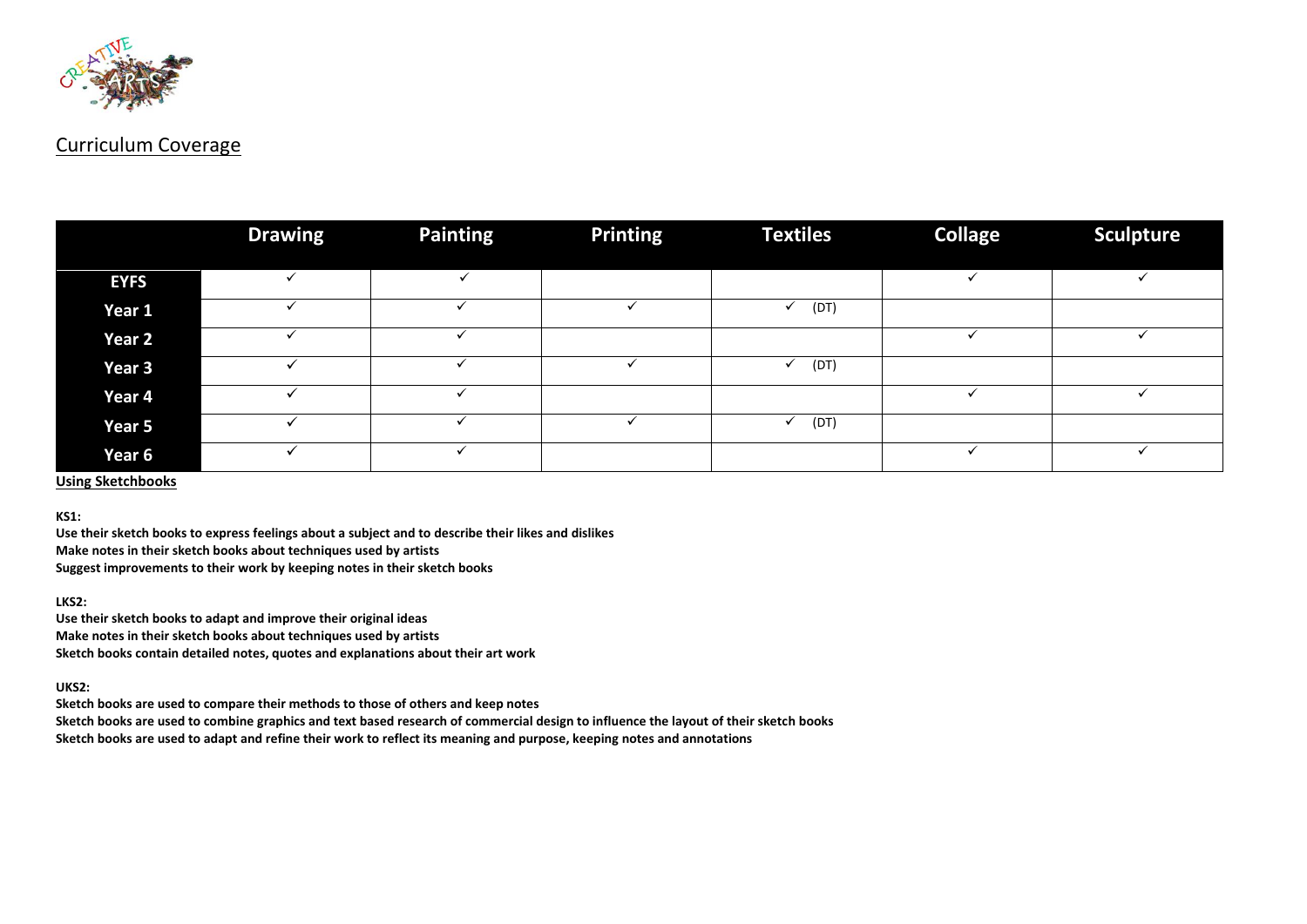

## **EYFS Nursery**

|                                                          | <b>Autumn 1</b>                        | <b>Autumn 2</b> | Spring 1                                       | <b>Spring 2</b>                                                      | Summer 1 | Summer 2                                              |
|----------------------------------------------------------|----------------------------------------|-----------------|------------------------------------------------|----------------------------------------------------------------------|----------|-------------------------------------------------------|
| <b>Primary Learning</b><br><b>Challenge</b>              | Who am I and who's<br>in my family?    |                 | Where in the world<br>do animals come<br>from? | What is transport and<br>how has it changed?                         |          | How do plants grow<br>and why do plants<br>change?    |
| Art Skill $-$ drawing<br>underpins every other<br>skill: | <b>Painting</b>                        |                 | Drawing/Artist focus                           | Sculpture                                                            |          | <b>Collage</b>                                        |
| <b>Artist linked to</b><br>skill                         | Frank Bowling                          |                 | Henri Rousseau                                 | Brendan Jamison                                                      |          | Joan Miro                                             |
| Suggested<br>outcome                                     | Self portraits and<br>family pictures. |                 | Under the sea animal<br>paintings.             | Use junk modelling to<br>create a train or bus<br>for the classroom. |          | Go on a summer walk<br>and create a collage<br>stick. |

## **Reception**

|                                                           | <b>Autumn 1</b>                                               | <b>Autumn 2</b> | Spring 1                                       | <b>Spring 2</b>                                                | Summer 1 | <b>Summer 2</b>                                      |
|-----------------------------------------------------------|---------------------------------------------------------------|-----------------|------------------------------------------------|----------------------------------------------------------------|----------|------------------------------------------------------|
| <b>Primary Learning</b><br><b>Challenge</b>               | Who am I and who's<br>in my family?                           |                 | Where in the world<br>do animals come<br>from? | What is transport and<br>how has it changed?                   |          | How do plants grow<br>and why do plants<br>change?   |
| Art Skill $-$ drawing<br>underpins every other<br>-skill- | <b>Painting</b>                                               |                 | Drawing/Artist focus                           | Sculpture                                                      |          | <b>Collage</b>                                       |
| <b>Artist linked to</b><br>skill                          | Frank Bowling                                                 |                 | Henri Rousseau                                 | Brendan Jamison                                                |          | Joan Miro                                            |
| Suggested<br>outcome                                      | Spilling and dripping<br>pictures using<br>personal memories. |                 | Sketch a jungle<br>animal.                     | Use sugar cubes to<br>create now and then<br>transport models. |          | Create a garden<br>picture using<br>collected items. |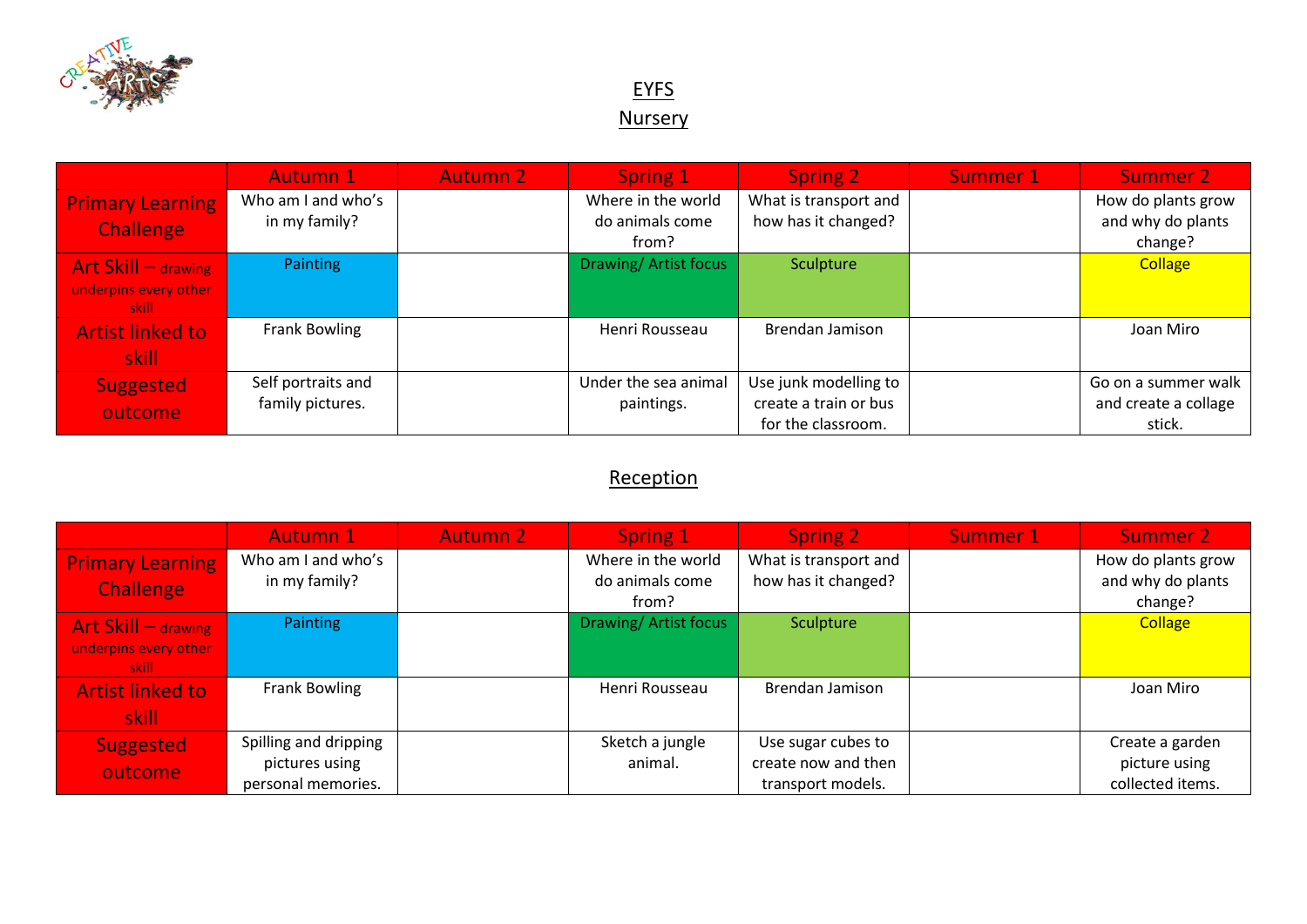

## Key Stage 1

## Year 1

|                                                          | <b>Autumn 1</b>                                      | <b>Autumn 2</b> | Spring 1                                                             | <b>Spring 2</b> | Summer 1                                          | Summer 2                                      |
|----------------------------------------------------------|------------------------------------------------------|-----------------|----------------------------------------------------------------------|-----------------|---------------------------------------------------|-----------------------------------------------|
| <b>Primary Learning</b><br>Challenge                     |                                                      |                 | Why are IPads more<br>fun than Grandma<br>and Grandad's old<br>toys? |                 | Who was famous<br>when mum and dad<br>were young? | Why can't a penguin<br>live near the Equator? |
| Art Skill $-$ drawing<br>underpins every other<br>skill: | Drawing/Artist focus                                 |                 | Textiles - See DT                                                    |                 | <b>Printing</b>                                   | Painting                                      |
| <b>Artist linked to</b><br>skill:                        | Kandinsky – sketch<br>book cover                     |                 | James Fox                                                            |                 | Anni Albers                                       | David Hockney                                 |
| <b>Suggested</b><br>outcome                              | Drawing and painting<br>in the style of<br>Kandinsky |                 |                                                                      |                 | Printed 1960's<br>wallpaper                       | Landscapes                                    |

# Year 2

|                                                           | <b>Autumn 1</b>                                      | <b>Autumn 2</b> | Spring 1                                                 | <b>Spring 2</b> | Summer 1                                 | <b>Summer 2</b>                             |
|-----------------------------------------------------------|------------------------------------------------------|-----------------|----------------------------------------------------------|-----------------|------------------------------------------|---------------------------------------------|
| <b>Primary Learning</b><br>Challenge                      |                                                      |                 | Where would you<br>prefer to live; England<br>or Africa? |                 | What do we know<br>about the Victorians? | Why do we love to be<br>beside the seaside? |
| Art Skill $-$ drawing<br>underpins every other<br>-skill- | Drawing/Artist focus                                 |                 | Sculpture                                                |                 | Painting                                 | <b>Collage</b>                              |
| <b>Artist linked to</b><br>skill                          | Paul Klee - sketch<br>book cover                     |                 | Andy Goldsworthy                                         |                 | Iris Scott                               | Jesse Treece                                |
| <b>Suggested</b><br>outcome                               | Drawing and painting<br>in the style of Paul<br>Klee |                 | Mask using paper<br>mache                                |                 | Paintings using skills<br>learnt         | Collage using<br>irregular shapes           |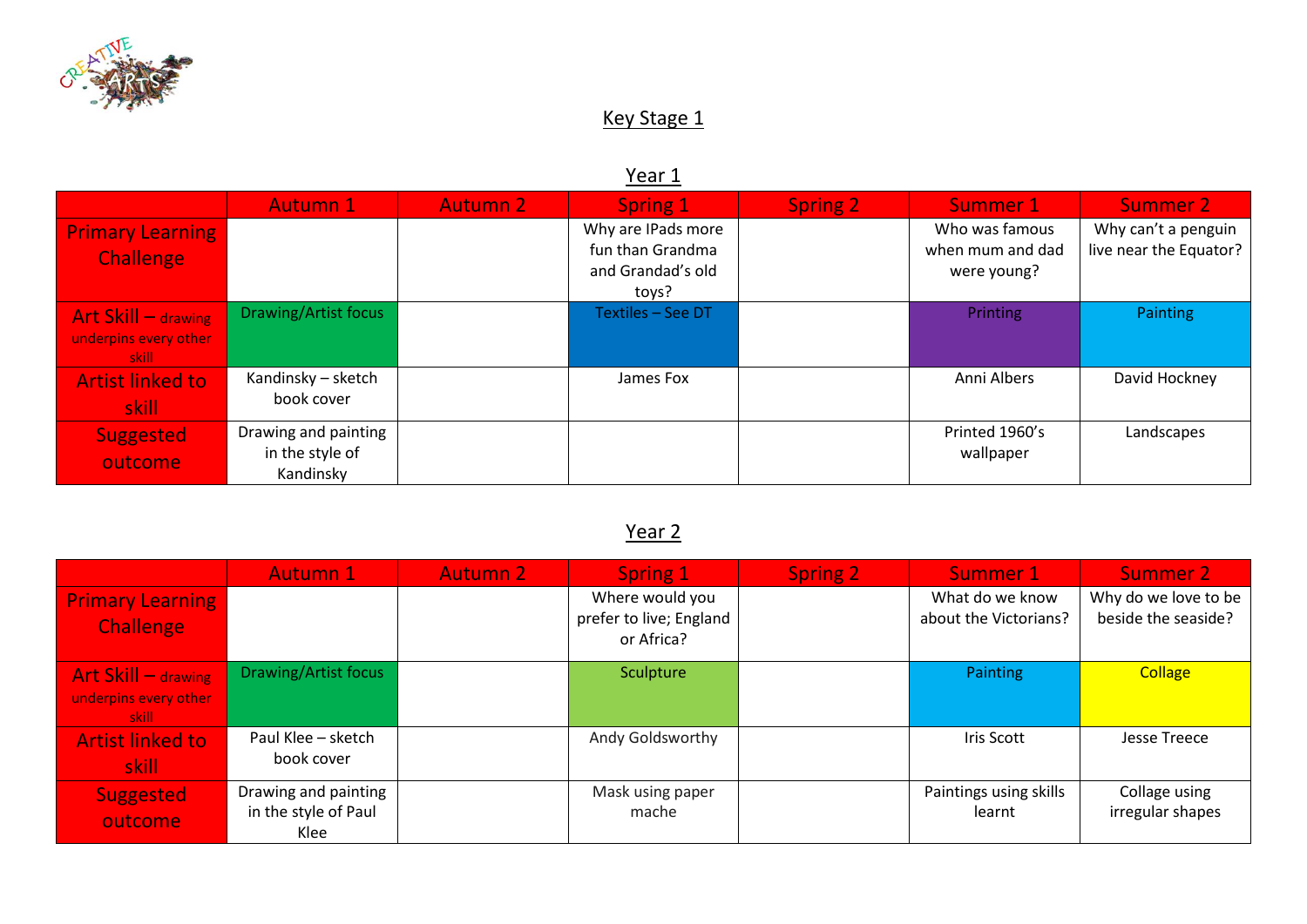

## Lower Key Stage 2

Year 3

|                                                          | <b>Autumn 1</b>                                            | <b>Autumn 2</b> | Spring 1                                               | <b>Spring 2</b> | Summer 1                       | Summer 2                                             |
|----------------------------------------------------------|------------------------------------------------------------|-----------------|--------------------------------------------------------|-----------------|--------------------------------|------------------------------------------------------|
| <b>Primary Learning</b><br>Challenge                     |                                                            |                 | Why were the ancient<br>Greeks ruled by their<br>Gods? |                 | What makes the<br>Earth angry? | Why was Samuel<br>Crompton so famous?                |
| Art Skill $-$ drawing<br>underpins every other<br>skill: | <b>Drawing/Artist Focus</b>                                |                 | Textiles - See DT                                      |                 | <b>Painting</b>                | Printing                                             |
| <b>Artist linked to</b><br>skill                         | Georgia O'Keefe -<br>sketch book cover                     |                 | Coco Chanel                                            |                 | <b>Henri Matisse</b>           | Salvador Dalí                                        |
| <b>Suggested</b><br>outcome                              | Drawing and painting<br>in the style of Georgia<br>O'Keefe |                 |                                                        |                 | Urban landscapes               | Printed piece of work<br>using own printing<br>block |

## Year 4

|                                                           | <b>Autumn 1</b>                               | <b>Autumn 2</b> | <b>Spring 1</b>                                            | <b>Spring 2</b> | Summer 1                                           | <b>Summer 2</b>                                        |
|-----------------------------------------------------------|-----------------------------------------------|-----------------|------------------------------------------------------------|-----------------|----------------------------------------------------|--------------------------------------------------------|
| <b>Primary Learning</b><br><b>Challenge</b>               |                                               |                 | Who were the<br>Romans and what did<br>we learn from them? |                 | Why is Manchester<br>such a cool place to<br>live? | How can we recreate<br>the wonder of<br>Ancient Egypt? |
| Art Skill $-$ drawing<br>underpins every other<br>skill : | <b>Drawing/Artist Focus</b>                   |                 | <b>Collage</b>                                             |                 | Painting                                           | Sculpture                                              |
| <b>Artist linked to</b><br>skill                          | Claude Monet-<br>sketch book cover            |                 | <b>Beatriz Milhazes</b>                                    |                 | L.S Lowry                                          | Thutmose                                               |
| Suggested<br>outcome                                      | Drawing and painting<br>in the style of Monet |                 | Mosaic (paper and<br>regular shapes)                       |                 | Landscape artwork                                  | Sculpture using clay                                   |